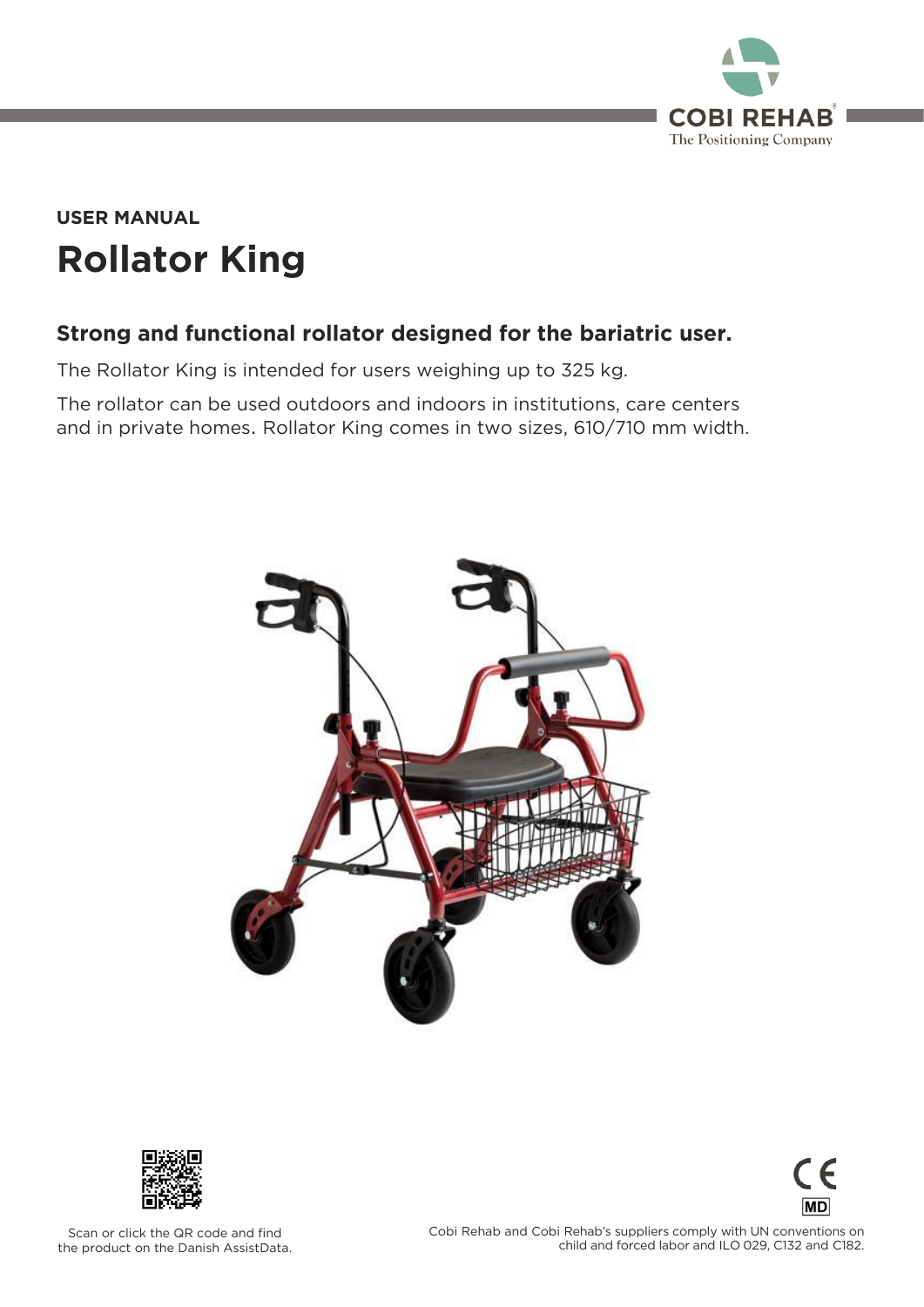## **Table of content**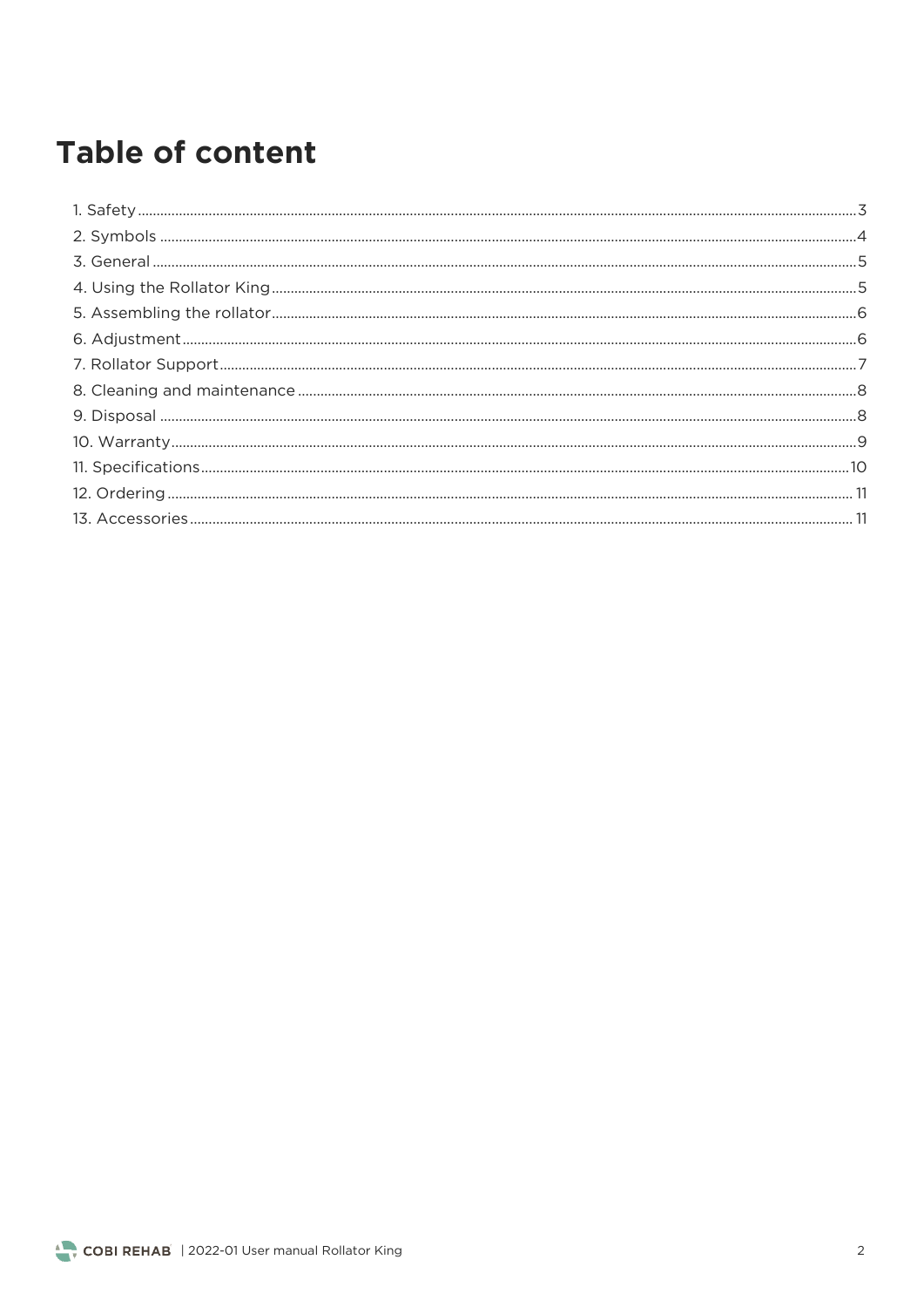## **1. Safety**



Do not use the Rollator King without prior thorough instruction by trained staff or by persons who have received instructions in the use of the rollator. Improper operation may cause injury to the user. the rollator. Improper operation may cause injury to the user.

If the Rollator King is used for persons weighing more than the maximum user weight, the risk of damaging the Rollator King increases. maximum user weight, the risk of damaging the Rollator King increases.

Carefully study these instructions before using the Rollator<br>King, Pay attention to Safety Instructions indicated by a warning triangle  $\triangle$ . triangle .

Cobi Rehab accepts no responsibility for damage caused to the product nor for personal injury caused by improper installation, assembly or use of the Rollator King. of the Rollator King.

Contact Cobi Rehab immediately in the case of damaged or missing parts. Never use your own spare parts.



Always lock the rollator before sitting down.

Always remember to tighten the hand nuts for height adjustment.

Never sit on the rollator and push off with the feet.

Never use the rollator as a wheelchair.

Never use the rollator to transport large items. Only items that fit in the

Never use the rollator on surfaces that slope by more than 3,5 degrees.

Never use the rollator on soft and uneven surfaces.

Keep both feet on the ground while using the rollator as resting chair.<br>This prevents the rollator from tipping backwards if the user leans against the backrest. against the backrest.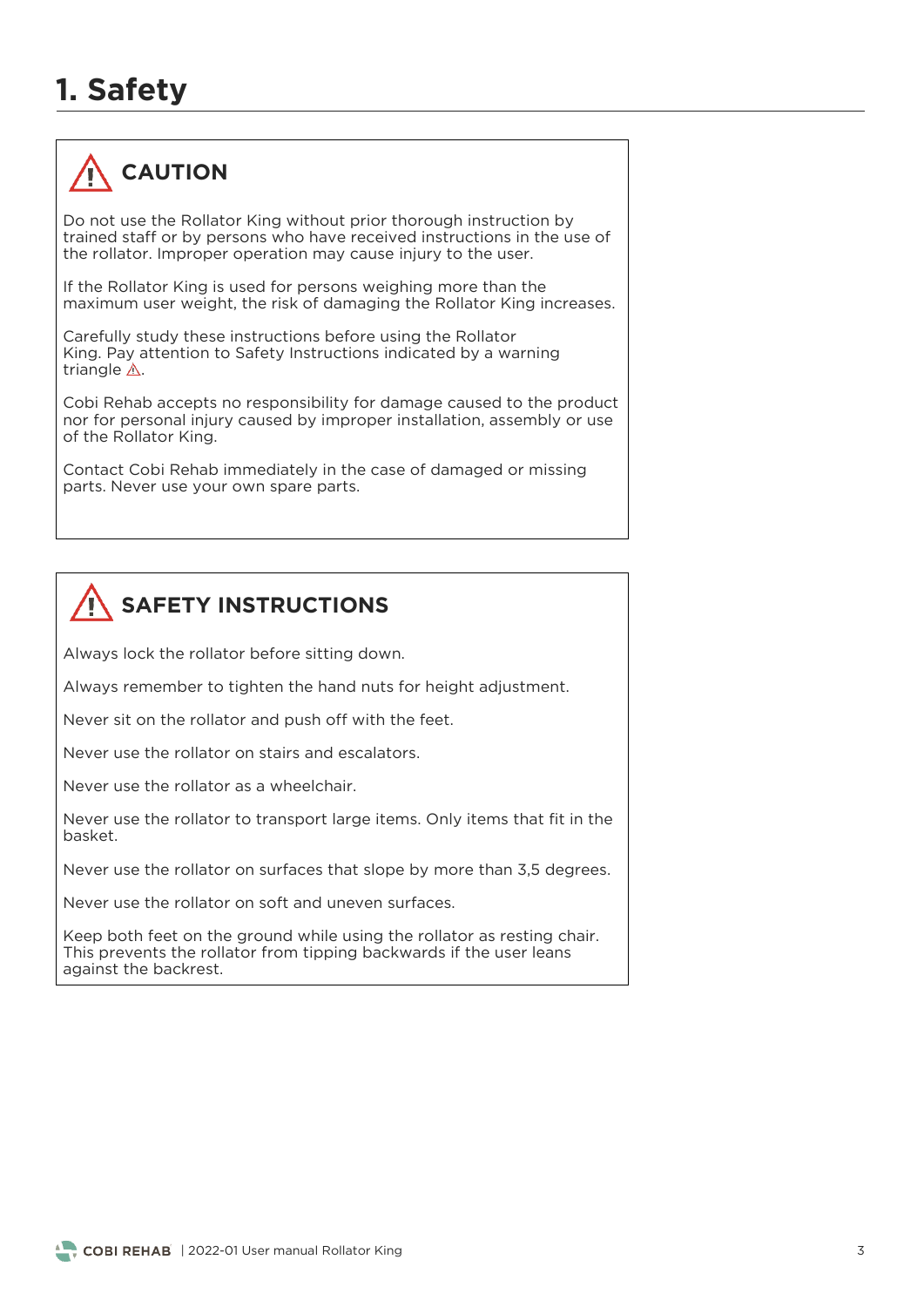## **2. Symbols**

| The following symbols are used in this user manual and/or<br>on the product label.     |                                                                      |  |  |  |
|----------------------------------------------------------------------------------------|----------------------------------------------------------------------|--|--|--|
| Ţ                                                                                      | Caution!                                                             |  |  |  |
| $\epsilon$                                                                             | Declaration of conformity, Medical Device<br>Regulation, EU 2017/745 |  |  |  |
| <b>IP31</b>                                                                            | Ingrees Protection Ratings Guide.                                    |  |  |  |
| REF                                                                                    | Cobi Catalogue number                                                |  |  |  |
| <b>SN</b>                                                                              | Serial number                                                        |  |  |  |
| ml                                                                                     | Date of manufacture                                                  |  |  |  |
| لممه                                                                                   | Manufacturer                                                         |  |  |  |
| MD                                                                                     | Medical device                                                       |  |  |  |
| ¶۴                                                                                     | Body weight                                                          |  |  |  |
| i                                                                                      | Consult instructions for use                                         |  |  |  |
| CE-Label on the product is located on the bottom frame.<br>See example of label below. |                                                                      |  |  |  |



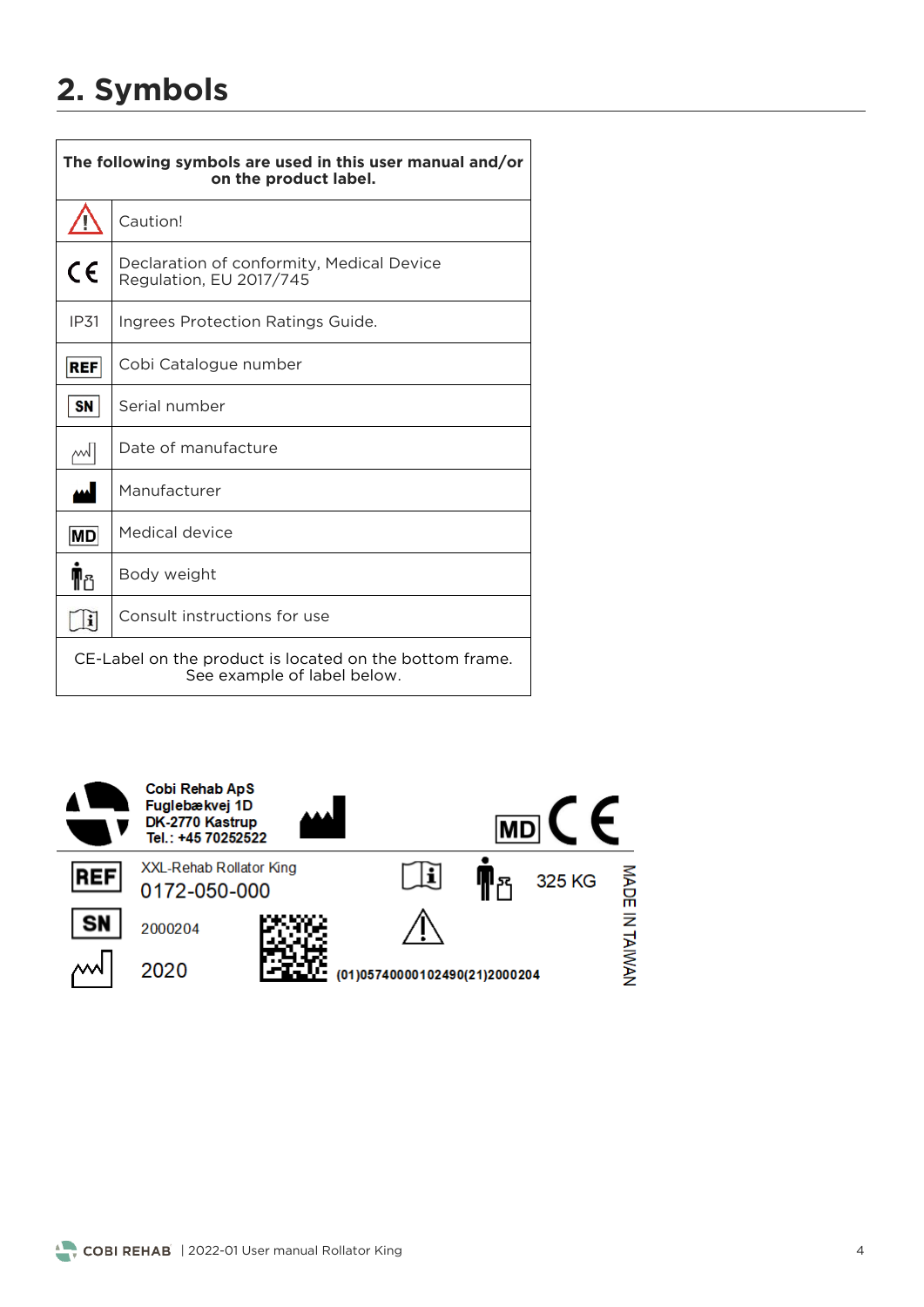## **3. General**

This user quide contains important information about the use of Rollator King and the target aroup for the rollator. It also includes a wide group<br>range of specifications on Rollator King range of specifications on Rollator King.

The most recent version of this user guide can be found on our website. Check if the version you are reading now is the most recent. reading now is the most recent.

If you need a user guide that is written in a larger<br>font size, the quide is available in PDF format at cobirehab.com, which can be scaled up to the required font size. required font size.

You can always contact Cobi Rehab on + 45 7025<br>2522 or cobi@cobi.dk if you want more  $\frac{1}{2}$  information about Rollator King information about Rollator King.

Cobi Rehab reserves the right to change the<br>product specifications without providing prior notice

The UDI number of the rollator appears on the label, which is located on the side of the frame. label, which is located on the side of the frame.

Product safety notices and product recalls can be

https://<br>https://www.com/kundermation/  $\sum_{i=1}^{n}$ 

## **4. Using the Rollator King**

Rollator King is intended for users weighing up to 325 kg. The rollator is designed for use outside and inside, in institutions, care centers and private and inside in institutions, care centers and private centers and private  $\frac{1}{2}$ 

 $\triangle$  The rollator should only be used on level<br>ground and accessible terrain, indoors as well as outdoors.

 $\triangle$  Be aware that the user always walks with the rollator close to the body. Too long distance can result in instability. result in instability.

### **4.1 More use**

Rollator King is available in two sizes, 610 mm and<br>710 mm which refers to the distance between the handles. Both models have a seat width of 510 mm, seat height of 510 mm and a seat depth of 370 mm.

The total width of the Rollators is 130 mm more than the distance between the handles. Be aware of the model with a width of 840 mm can have difficulties going through certain doorways difficulties going through certain doorways.

#### **How to choose the right size**

Which size of Rollator King depends on measures<br>and the body shape of the user. Contact Cobi and the body shape of the user. Contact Cobi

Rollator King to a person Rollator King to a person.

#### **Contraindications**

The user of Rollator King must have physical and cognitive resources to control and operate the rollator in a safe manner.

Rehab for guidance and instructions on how to choose the right size. choose the right size.

and thighs we recommend a size  $710 \text{ mm}$ and thighs, we recommend a size 710 mm.

a book or similar on the side of the user's body<br>where the user is widest. Then measure the distance between the two books. distance between the two books.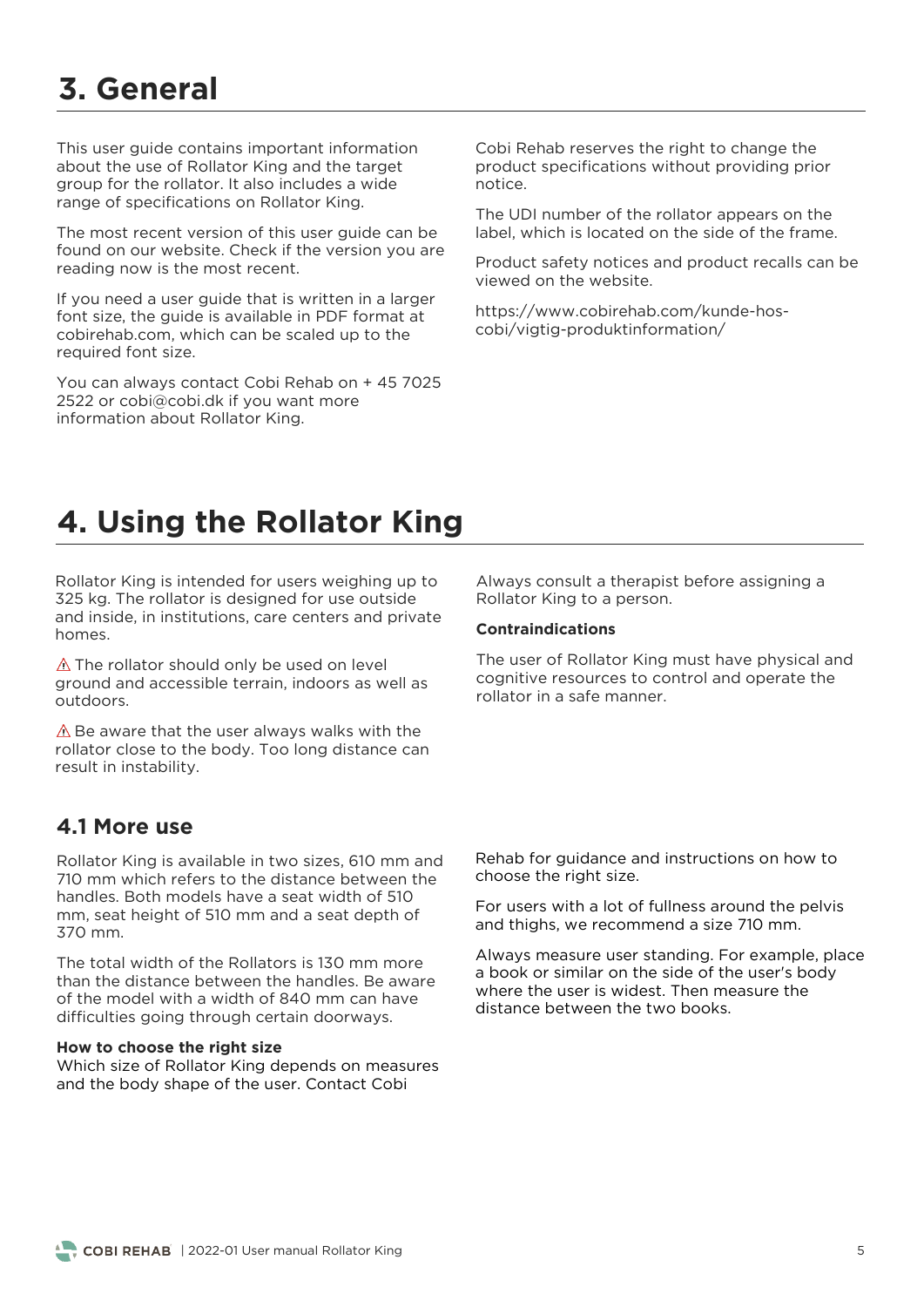## **5. Assembling the rollator**

In addition to the rollator, the shipped box also contains two handles (connected to the rollator by cables), a basket and a safety backrest. by cables), a basket and a safety backrest.

1. Unfold the rollator. 1. Unfold the rollator.

2. Remove the screws for height adjustment from

3 Attach the bars to the rollator

4. Mount the back on the front of the rollator by pulling upwards on the knobs on the left and right sides, respectively. sides, respectively.

Notice that the knob can be locked to make it easier to mount the back. This is done by pulling the knob upwards and turning it a quarter turn. Remember to loosen the knob again to fasten the safety back rest. safety back rest.

5. Mount the basket in the front by placing the two hooks on the upper tube below the seat. Place the notch on the bottom of the basket on top of the bottom tube. top of the bottom tube.

6. Adjust the height of the handles to suit the user.

7. Adjust the brakes.

 $\triangle$  Do not use the rollator without the safety backrest.

The safety backrest ensure that the weight is not positioned too far forward. If the weight it positioned too far forward the rollator may positioned too far forward, the rollator may tip.

 $\triangle$  Do not lay or put extra cushions on the upholstered seat when in use. upholstered seat when in use.

## **6. Adjustment**

#### **Adjusting the height of the handle**

Remove the screw and the height-adjustment<br>knob from both handles to enable the handles to know in the continuous to enable the handles to move freely up and down.

2. Push the handle up or down until the required knob again. Place the bolt on the back side, so it fits in the hole.

### 3. Tighten.

Ensure left and right handles are level to avoid instability problems.

 $\triangle$  Make sure the user keeps with the Rollator King close to the body when in use. The correct size of the rollator is there for important to make sure. the user can place between the handles the user can place between the handles.

#### **How to fold the rollator?**

1. Grab the front of the seat (the side closest to the other hand.

3. The rollator now folds.

To minimize the size of an already folded rollator, remove the back and basket.

#### **Adjustment of the brakes**

The rollator can brake in two ways:

Brief stops:

Squeeze each brake handles upwards.

Longer stops:

Push both brake-handles downwards, so they lock<br>in a "down" position. The handles stay in this in a "down" position. The handles stay in this position until they are actively released.

#### **Brake inspection**

The brakes are properly set on delivery.

Branc operation, and parking branc should be checked before every use.

If the parking brake cannot lock or if the brakes<br>are not working correctly, contact Cobi Rehab immediately. immediately.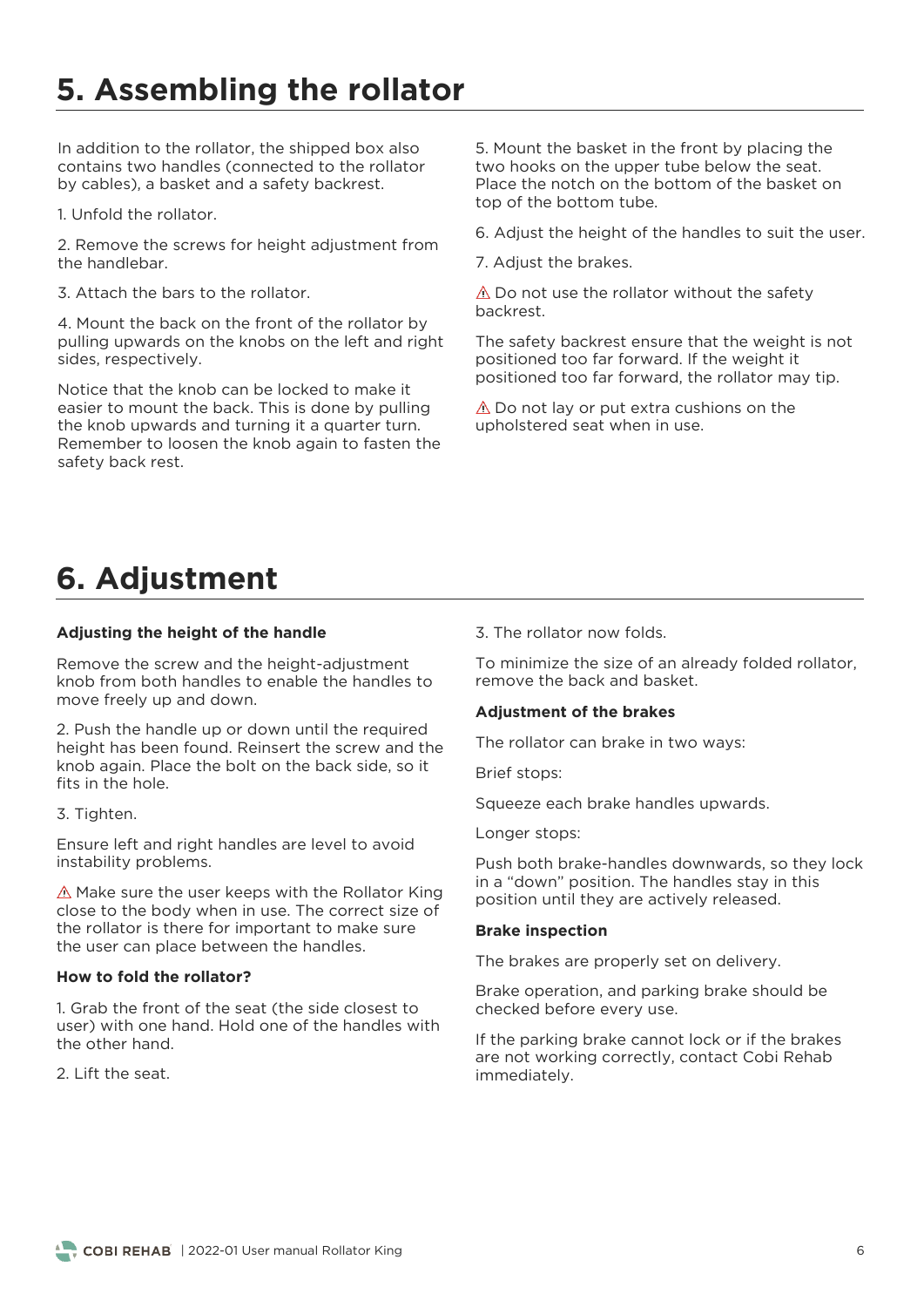## **6.1 Transportation in motor vehicle**

The Rollator King can be transported from one place to another. Fold the rollator as described above.

A Rollator King cannot be used as a seat in a motor vehicle.

### **6.2 Storage (incl. long-term storage)**

The Rollator King should be stored in the dark<br>and covered with a sheet or other cover.

The Rollator King should be stored at temperatures between -10° and 50°C. temperatures between -10°and 50°C.

Rollator King withstands being lifted in the frame, handles or back rest, but not in the basket. handles or back rest, but not in the basket.

Contact Cobi Rehab for more information on transportation or disassembly.

Check regularly that the rollator has not become wet or damaged during storage.

## **7. Rollator Support**

Rollator Support is in the construction like<br>Rollator King. Only difference is the height adjustable forearm supports which will assist the user to drive the rollator forwards in an upright position and at the same time relieve the wrists. position and at the same time relieve the wrists.

If a user needs forearm support for a short or<br>longer time they can be mounted on the frame of Rollator King. Rollator King.

Contact Cobi Rehab for more information on<br>mounting of forearm supports. mounting of forearm supports.

Prease note that forearm supports are single<br>issible if the user weighs under 200 kg possible if the user weighs under 200 kg.

See "Accessories"- section for Rollator Support<br>item numbers.

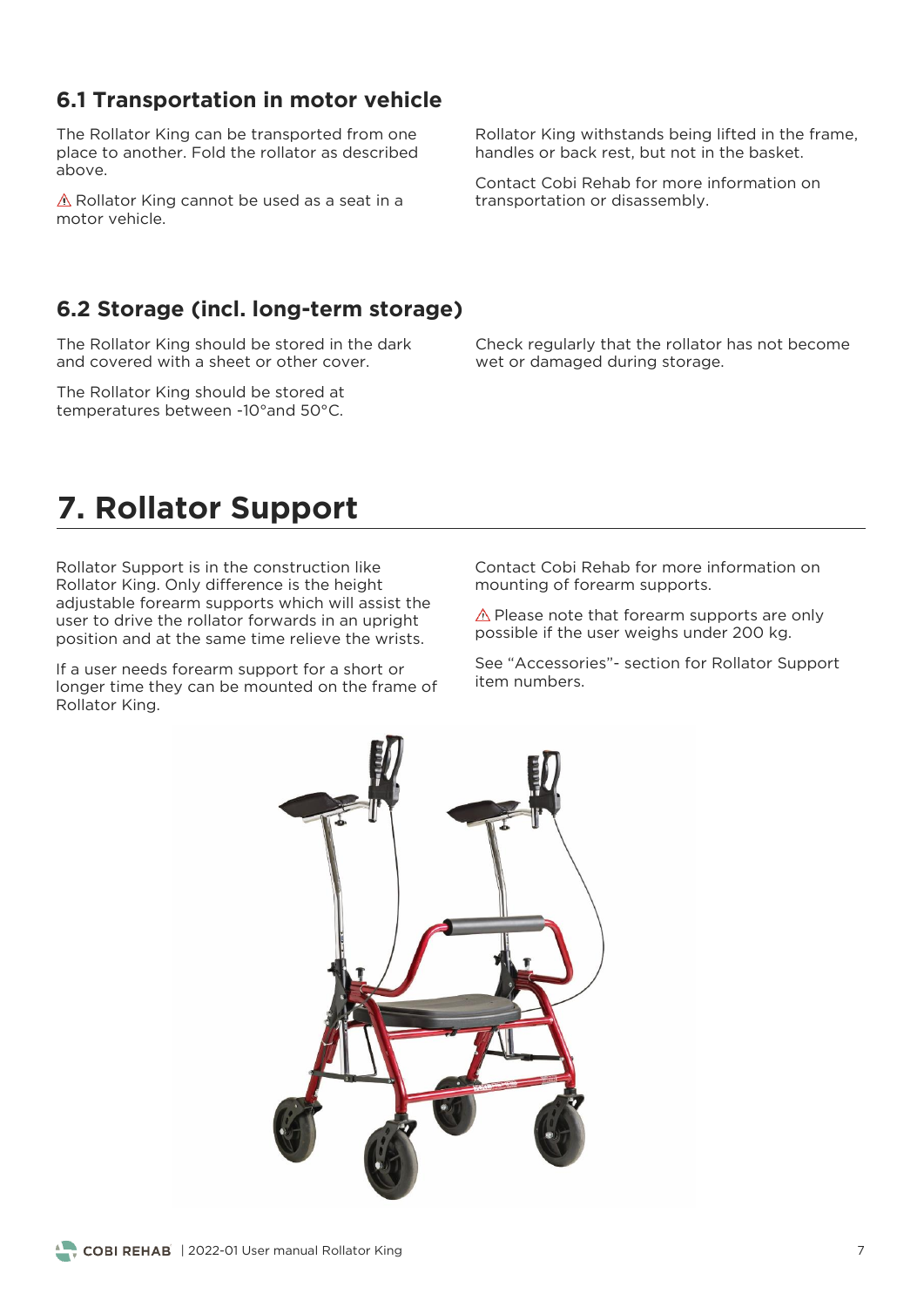### **8.1 Cleaning and disinfection**

The frame, seat handles, and safety backrest is cleaned with water and a household detergent. cleaned with water and a household detergent.

Contact Cobi Rehab for further guidelines on cleaning and maintenance.

#### **Disinfection**

The frame, seat handles, and safety backrest can<br>be disinfected with ethanol 70-85% or a chlorine be disinfected with ethanol 70-85% or a chlorine product 1000-1200 ppm.

 $\triangle$  The upholstered seat and the back rest must be replaced or thoroughly disinfected when Rollator King is transferred to a new user. This is done to avoid cross-contamination and infections.

always be followed always be followed.

 $\frac{1}{2}$  switching to a new user switching to a new user.

### **8.2 Maintenance**

Check bolts and nuts every three months.<br>Retighten them if needed. Retighten them if needed.

 $\triangle$  Non-compliance with the bolt inspection quidelines can lead to malfunction. guidelines can lead to malfunction.

## **9. Disposal**

Products that can no longer be used are to be disposed of in a sustainable way. Please contact the relevant authorities for information on proper disposal. disposal.

**Recycling**<br>Parts of the rollator can be reused. Contact Cobi Rehab for more information.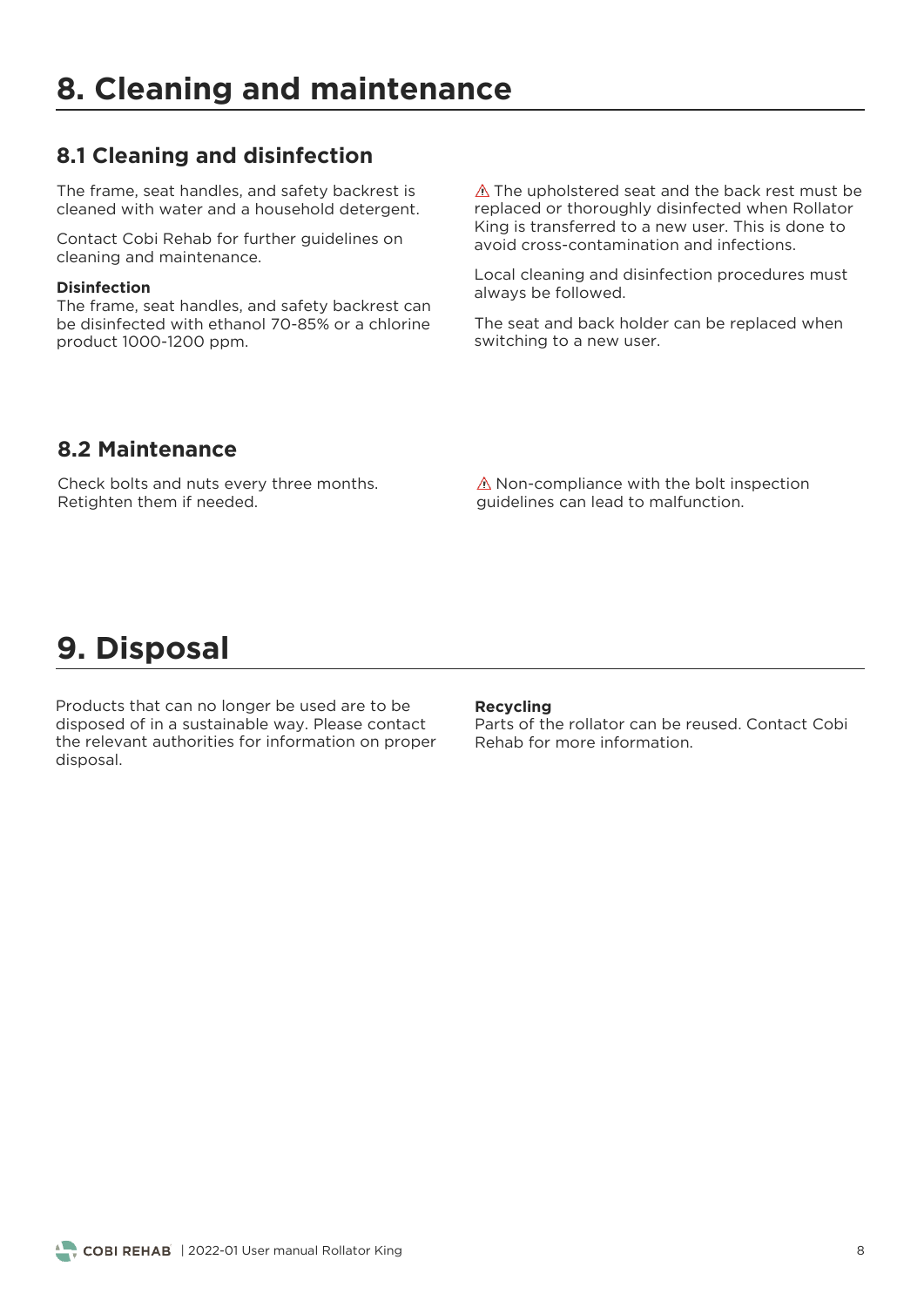## **10. Warranty**

When delivered, the Rehab Rollator King is free from defects. Should, contrary to all inspections. there be any defects or damage to the Rollator King please contact Cobi Rehab immediately  $\mathcal{L}$ 

The Rollator King is covered by a 1-year warranty from the date of purchase. The invoice serves as warranty certificate. warranty certificate.

The warranty does not apply to:

etchave heen removed or considerably damage etc. have been removed or considerably damaged

- products that have been repaired by<br>unauthorized staff

- normal wear and tear, for example cleaning,<br>adjustment, lubrication and update of equipment or parts. or parts.

### **10.1 Unintended incident**

Report any incidents related to the use of Rollator King to Cobi Rehab. King to Cobi Rehab.

The warranty is void if Cobi Rehab assesses that the Rollator King has been used for purposes other than its intended use, for example, if its weight capacity is exceeded.  $\ldots$  give capacity is exceeded.

In case of incorrect use, both service and spare parts will be invoiced. parts will be invoiced.

The warranty described above is the only valid warranty. warranty.

Cobi Rehab may not be held liable for damages of any kind.

 $\triangle$  Lack of maintenance can damage the product, shorten the life, or affect the performance of the Rollator King. Rollator King.

### **10.2 After expiry of expected service life**

After the expected service life, it is important that an overall assessment of the product is made before continued use.

After the expected service life, Cobi Rehab<br>cannot guarantee the suitability and safety of the product, as Cobi Rehab has no control over how the product is used and wear and tear. the product is used and wear and tear.

The overall assessment of the product must be carried out by qualified professionals, and as a minimum, consideration must be given to how the product has been used, the condition of the product and its components product and its components.

Cobi Rehab can always make such an assessment.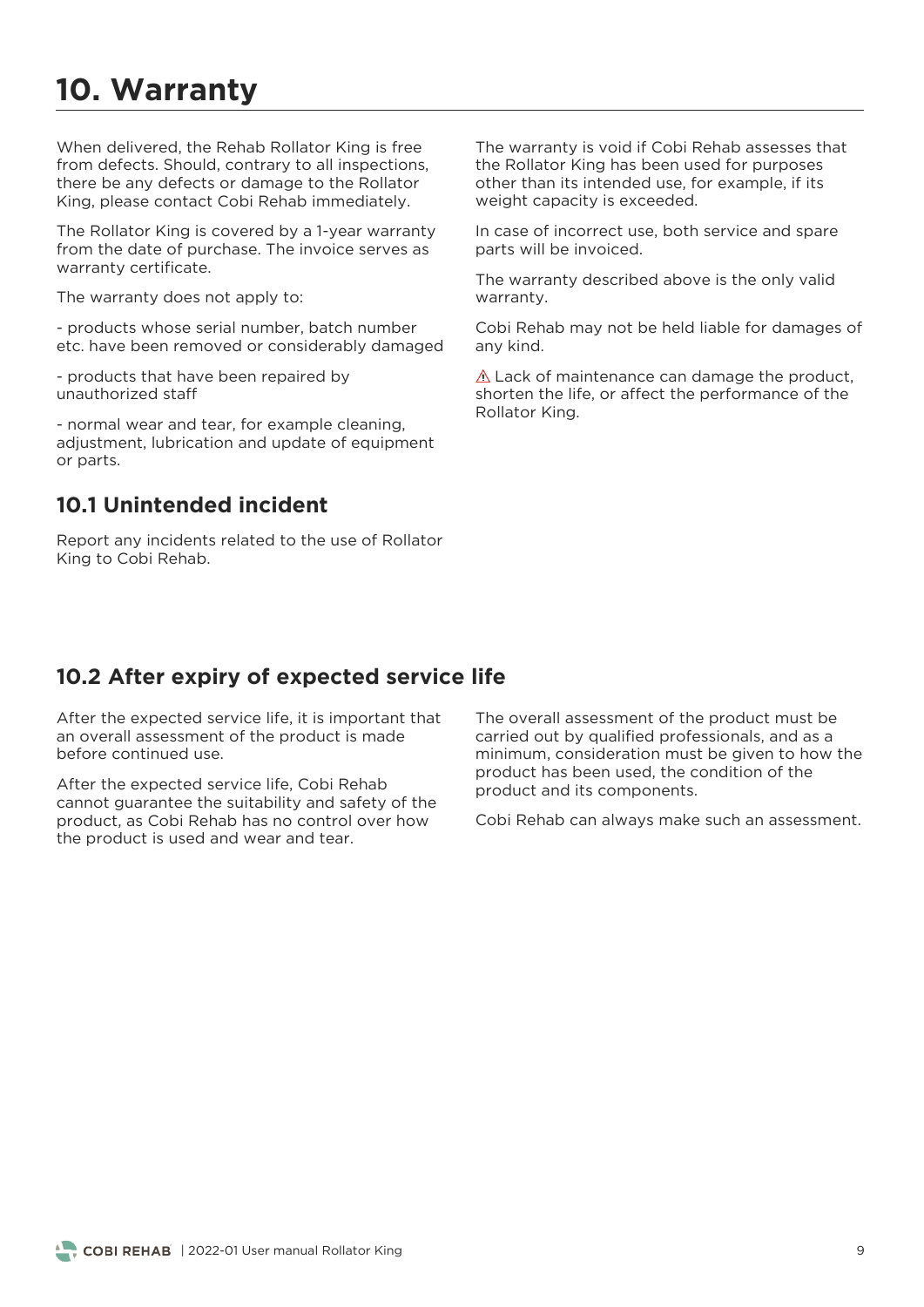## **11. Specifications**

| Model 61 cm and 71 cm                 |                                                                                                |
|---------------------------------------|------------------------------------------------------------------------------------------------|
| Maximum user weight                   | 325 kg                                                                                         |
| Total length                          | 850 mm                                                                                         |
| Total width                           | 740/840 mm                                                                                     |
| Width between handles                 | 610/710 mm                                                                                     |
| Height adjustable in 2.5 cm intervals | 770.5 - 990 mm                                                                                 |
| Seat width                            | 510 mm                                                                                         |
| Seat depth                            | 370 mm                                                                                         |
| Seat opening                          | 610/710 mm                                                                                     |
| Seat height                           | 510 mm                                                                                         |
| Weight                                | 15.7 kg                                                                                        |
| Weight capacity in basket             | 5 kg                                                                                           |
| Foldable                              | Yes                                                                                            |
| Massive wheels                        | Yes                                                                                            |
| Frame                                 | Steel/SAE4130                                                                                  |
| Frame and seat                        | Flame retardant                                                                                |
| Seat and back                         | Polyurethane                                                                                   |
| Wheels                                | 8" massive                                                                                     |
| Expected product life                 | 7 years                                                                                        |
| ISO-classification                    | ISO 12 06 06 - 11                                                                              |
| Risk class                            |                                                                                                |
| UDI-DI                                | 5740000102490 (61 cm) / 5740000102506 (71 cm)                                                  |
| <b>Basic UDI</b>                      | 5740000100007N8                                                                                |
| sources of heat or cold.              | The surface temperature of the Rollator King can increase or decrease when exposed to external |

sources of heat or cold.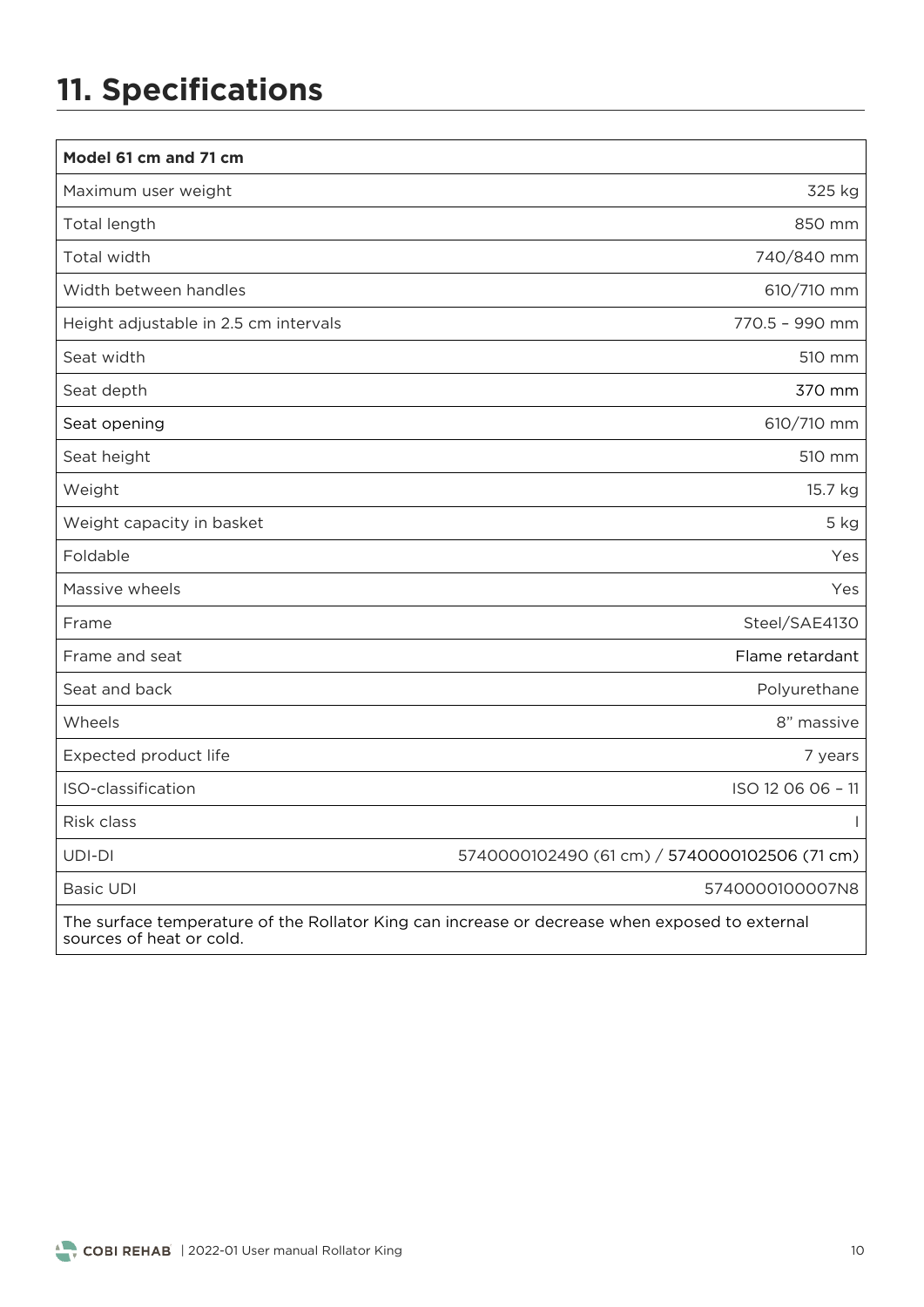# **12. Ordering**

| <b>Model</b>                      | <b>Seat opening</b> | <b>Total width</b> | Item number  |
|-----------------------------------|---------------------|--------------------|--------------|
| Rollator King 61, incl.<br>basket | 610 mm              | 740 mm             | 0172-050-000 |
| Rollator King 71, incl.<br>basket | 710 mm              | 840 mm             | 0172-071-000 |

## **13. Accessories**

| <b>Accessories</b>        | Item number  |
|---------------------------|--------------|
| Rollator Support Kit/King | 0170-999-010 |